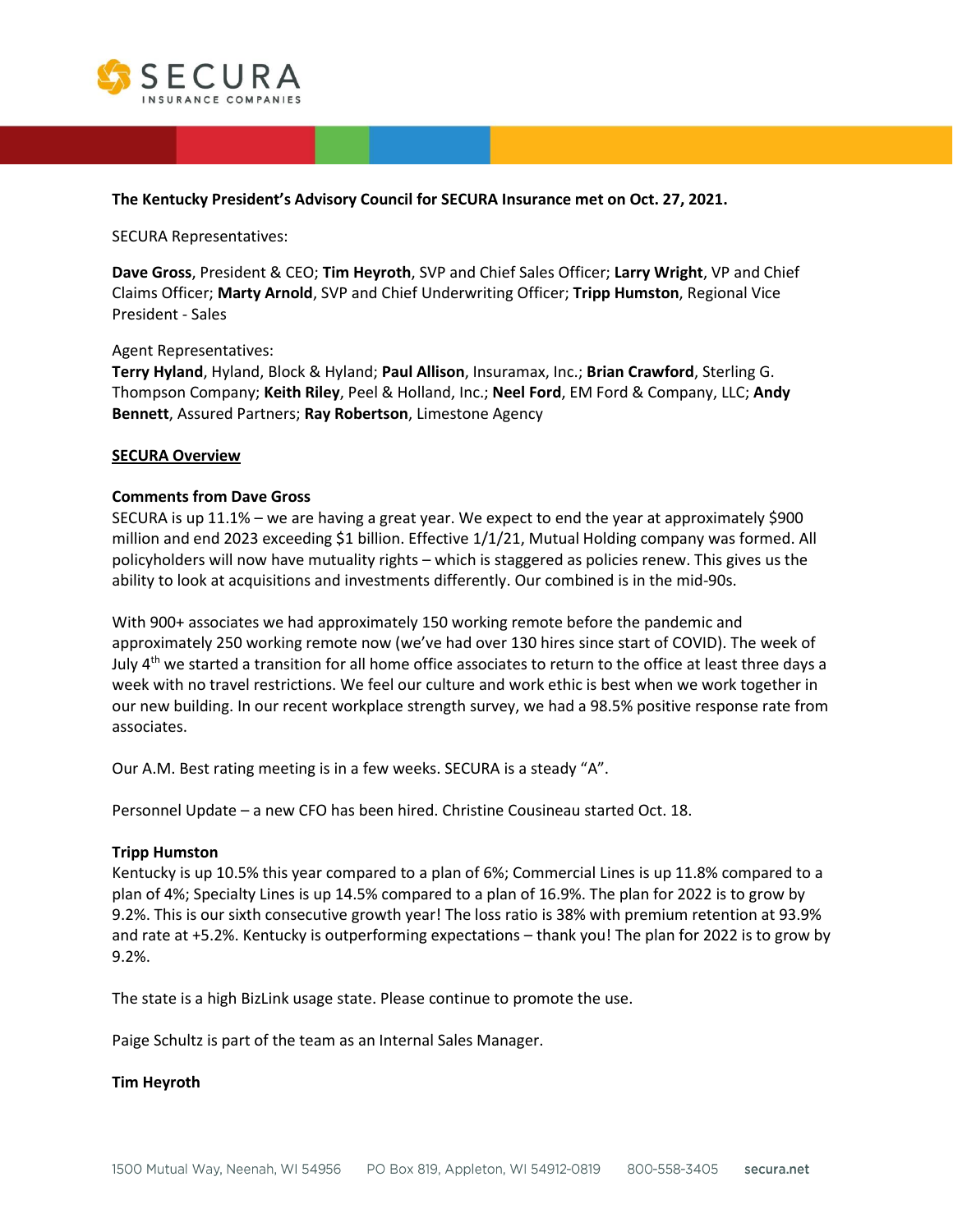Year-to-date companywide growth of 11.0%, which is exceptional; (new/retention/rate – all 3 solid). Retention outperforms plan (premium in low 90s policy retention around 90). Our rate plan was 3% and we are at 3.3% and planning for less than 3% next year. We've had over \$100 million in new business this year. All lines of business are doing well in all states. All are exceeding plan except Personal Lines, which has positive growth, but not at plan (all states exceeding plan except KS).

BizLink: 75% of eligible business is received through BizLink, with an 89% satisfaction rate; BizLink continues to evolve and will develop more customer experience (straight through processing, as well as other enhancements). \$8 million booked with 200+ classes. We are looking into an agency integration pilot (API's)/pilot Tarmika.

Top Initiatives: Modernization initiative to allow us to implement new technology for the future. SL300 (Specialty Lines 300) is focused on how to grow this segment. We are projected to hit \$100 million this year. We plan to take Specialty Lines to \$300 million (current states and state expansion). We went live with Specialty Lines in PA 10/1 (our first new state since 2006). Commercial Lines will follow in PA in 2022. We are building out additional state expansion plan – more to come; no time frame at this point, and it may be segmented by product segments for a specific state.

We identified that we have not been able to offer competitive pricing for Personal Lines in the Kentucky market for a prolonged period of time. After many detailed and difficult conversations, as well as in response to feedback we have received from many Kentucky agents, we have decided to remove ourselves from the Personal Lines market in Kentucky. Moving forward, we will continue to focus on providing exceptional service to the other three business segments we currently write in Kentucky – Commercial Lines, Specialty Lines and Agribusiness. These business segments continue to grow quickly, thanks to your dedication. We intend to withdraw Personal Lines authority in Kentucky as of, but no earlier than, 1/1/2022, subject to regulatory approval. Effective 1/1/2023, we will begin non-renewing existing Kentucky Personal Lines policies, based on their renewal date.

### **Marty Arnold**

All four business units are in good shape and profitable; three of four business units are growing in the double digits. All four planned to grow next year; all profitable. By size (premium volume) – Commercial; Personal/Farm-Ag/Specialty Lines. Specialty Lines is projected to hit \$100 million by year-end. Premium make up is Commercial Lines 48%; Personal Lines 20%; Farm Lines/Agribusiness 19%; Specialty Lines 13% - but Specialty Lines is the most rapid growing line of business.

Service Center: No firm date yet, but we have a centralized service team created. It will be live some time in 2022 with \$10,000 and under premium to start. It will not be mandatory.

Loss trends include severity trends, property going up, and more rate sticking; supply and demand/longevity, etc.

For Commercial Lines Auto/Trucking we are seeing larger increases and also sticking – retaining 96% of accounts (high single digits) accounts on their own merits though; the model is only a tool.

Diana Buechel, VP Personal Lines, has announced her retirement and the interview process has begun.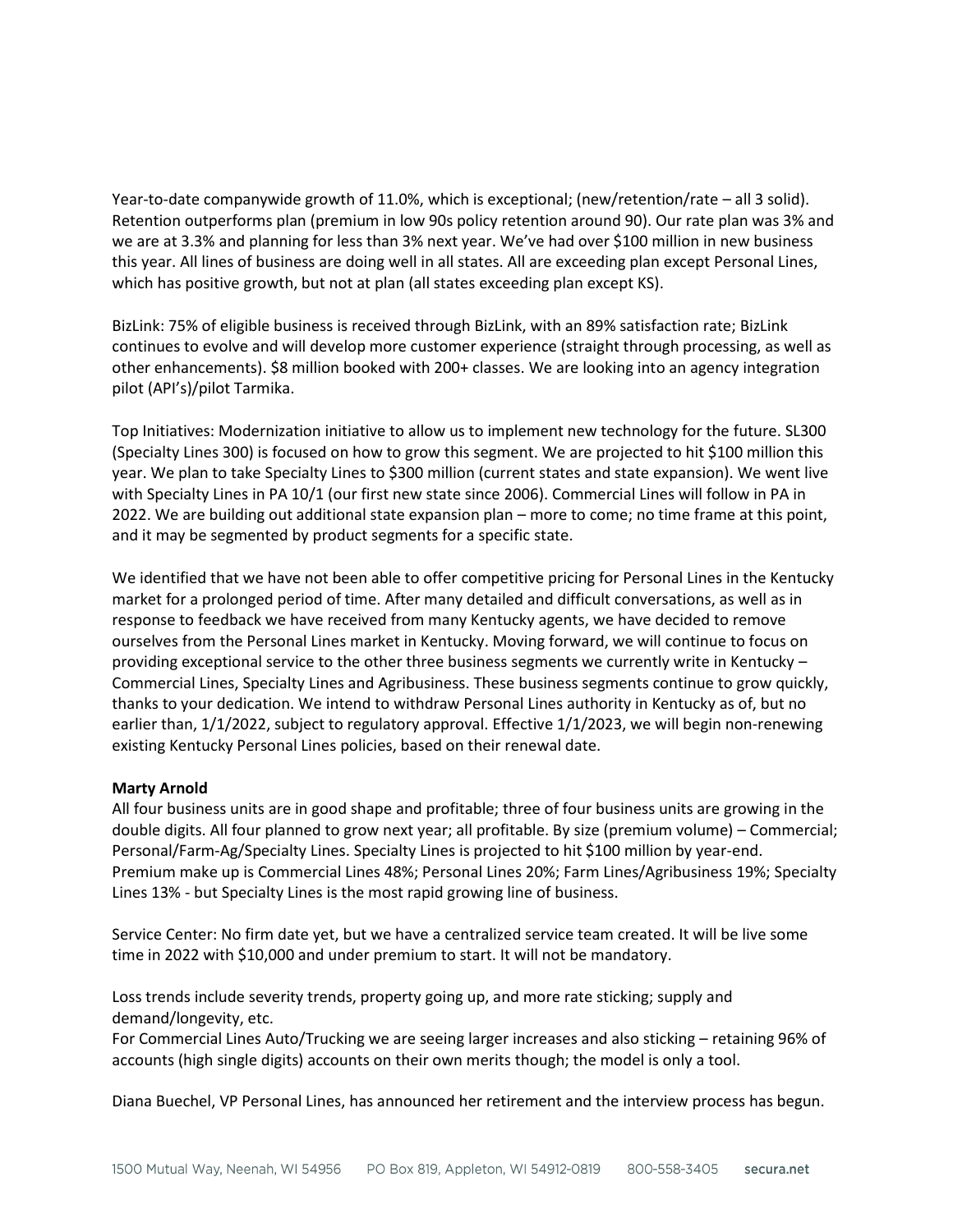### **Larry Wright**

Kentucky had 1% of our weather losses/\$553,000; \$50.2 million companywide in weather losses with five major storms but none that have reached Cat limits. Bill Biekes is the Field Supervisor. Bill joined SECURA in June of 2020 from Hanover. Our field adjusters for the state are Penny Shewmaker, based in Borden, IN, and Tony Rogers, based in Louisville.

Jean Timm, Manager – Claims Customer Service, retired at the end of 2020 and Heidi Christensen has replaced her (she is also responsible for Roadside Rescuer). Tony Brecunier (VP of Workers Compensation) will be retiring at the end of 2021 and John Oehler has been selected as his replacement – we will try to schedule travel for John.

## **Specialty Lines**

### *(Agent comments with SECURA responses)*

- 1. **Comment:** Have you thought about writing:
	- a. Cannabis/CBD Retail/Hemp Farms? **Response:** As a company, we are not currently writing anything in the Cannabis/CBD retail space. We will consider the hemp farms in our Farm-Ag underwriting unit.
	- b. Drug Rehabilitation Facilities **Response:** We currently write AODA facilities on an outpatient basis only; please contact your Specialty Lines underwriter for more information on this program.
	- c. Professional Lines? (broadening market) **Response:** We currently write some Professional Lines coverages that are in conjunction with business we write the General Liability on today. We currently have a project in place to look at the professional lines market place to see how we can entertain some risks in this space. If you have any suggestions please contact your sales manager.
	- d. Churches D&O, Daycare Non-Profit space **Response:** We currently write NFP on many classes of business, including daycares. However, we do not offer any D&O coverage on churches or houses of worship at this time.
	- e. Cyber (use caution) **Response:** Cyber is a risk on which we can offer some coverage through our Cyber Security product. We will write this on most package business; however, we do not offer this on a stand-alone basis.
- 2. **Comment:** Ease length of supplemental applications (long, then short and now getting longer again).

**Response:** Thank you for this feedback. We are constantly working to improve on our questionnaires where we are only asking the questions we NEED to have and not questions that are only NICE to have.

3. **Comment:** Please continue to add/expand lines to BizLink. How many SIC codes/lines do you offer here currently?

**Response:** Currently, we write around 10 classes of business in BizLink, and we are looking to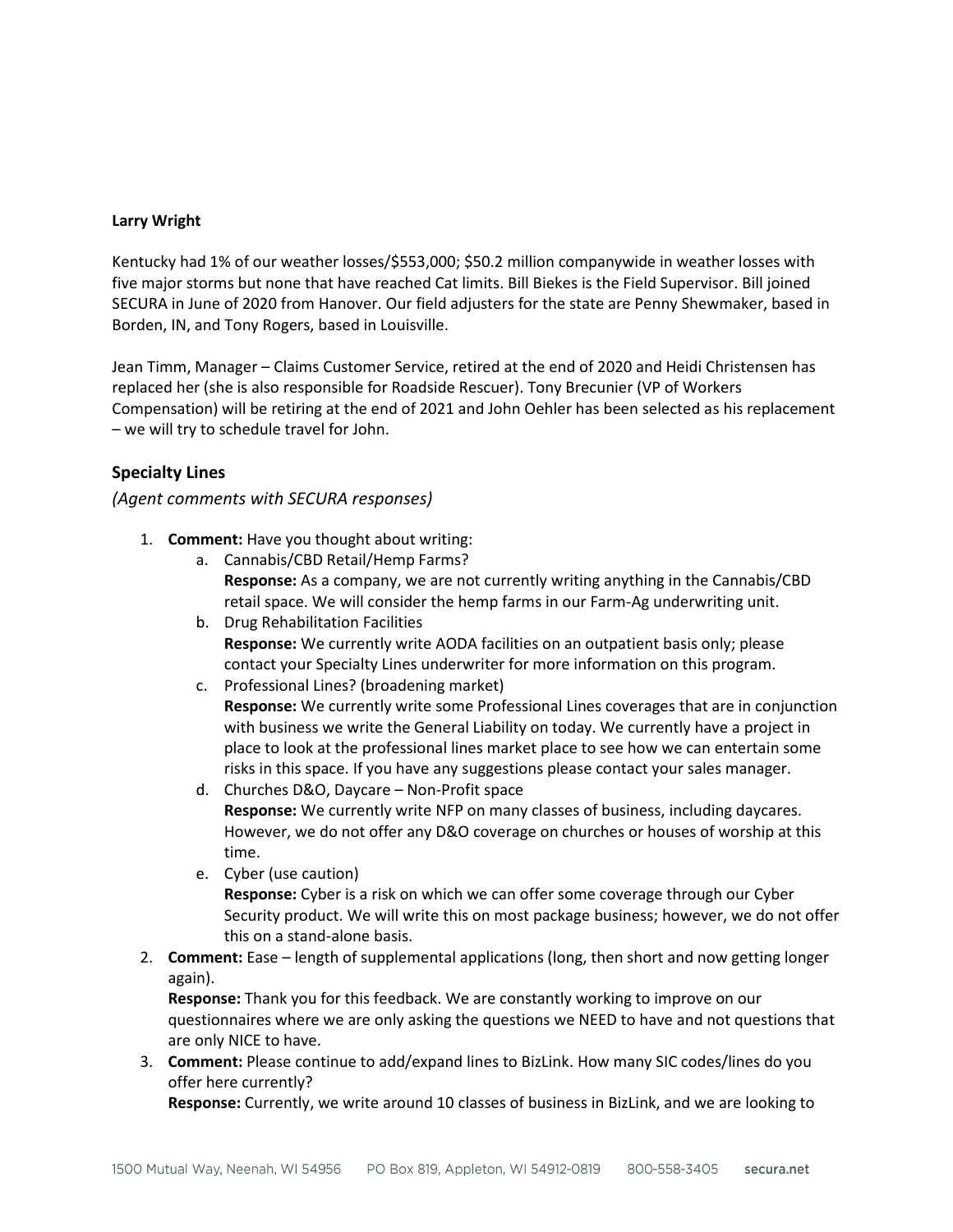double that offering by the end of the year. We are also working on offering STP (Straight Through Processing) for this business some time in 2022.

- 4. **Comment:** Prompt response time is critical. **Response:** We agree. We pride ourselves on trying to get back to our agents as soon as possible. We feel this helps us separate ourselves from our competition.
- 5. **Comment:** Download would be helpful. **Response:** Commercial package, commercial auto, work comp and all of those lines of business (including CP) are now live with download.
- 6. **Comment:** A single application (Accord, supplemental, etc.) would be helpful (GL). **Response:** We are always looking at ways to make our apps easier to work with. In lieu of asking a lot of questions, we focus on asking the "right" questions. Thank you for this feedback. We will definitely take this under consideration.
- 7. **Comment:** Have you audited recently to see how much/what you use? (use vs. need/want) **Response:** We are undertaking a process to look at all of our questionnaires to make sure we are only asking the questions that we need to have versus asking questions that are just nice to know.
- 8. **Comment:** The human services questionnaire is long. **Response:** We agree that this questionnaire is our longest one no doubt, however this is due to the broad nature of the class, and many human service risks do a myriad of things so we need to ask a lot of questions at times to make sure we are aware of all an insured is doing. That being said, we will look into the questions as mentioned above to make sure we are only asking the necessary questions to underwrite the risk.
- 9. **Comment:** Have you considered internet based apps (selecting yes vs. no)? **Response:** As some of our business transitions are transacted online, we need to make the process is easy for our agency partners. As we build out these digital questions, we will keep ease of doing business at the forefront of our thought process.
- 10. **Comment:** Specialty Lines is a nice growth area. **Response:** Thank you for the compliment. We think that the Specialty Lines unit is a great offering for SECURA to have for our great agency force.
- 11. **Comment:** Your service has improved. **Response:** Thank you. We know this has been an issue in the recent past and we are trying our best to be more consistent in this area. We appreciate your patience.

# **Commercial Lines**

# *(Agent comments with SECURA responses)*

- 1. **Comment:** We are starting to see communicable disease exclusion on hospitality/retail accounts, but some carriers are willing to remove but getting more specific (i.e., food poisoning, etc.). Not a huge issue, but open to listen case-by-case basis. **Response:** This is valuable feedback, and we will continue to evaluate our position with respect to the communicable disease exclusion usage.
- 2. **Comment:** What is your definition of "high risk" for manufacturing appetite? You need to broaden and/or define your appetite. **Response:** At a high level we would define high risks as a critical part in a critical industry, such as aviation for example. Our appetite for manufacturing focuses on pursuing risk which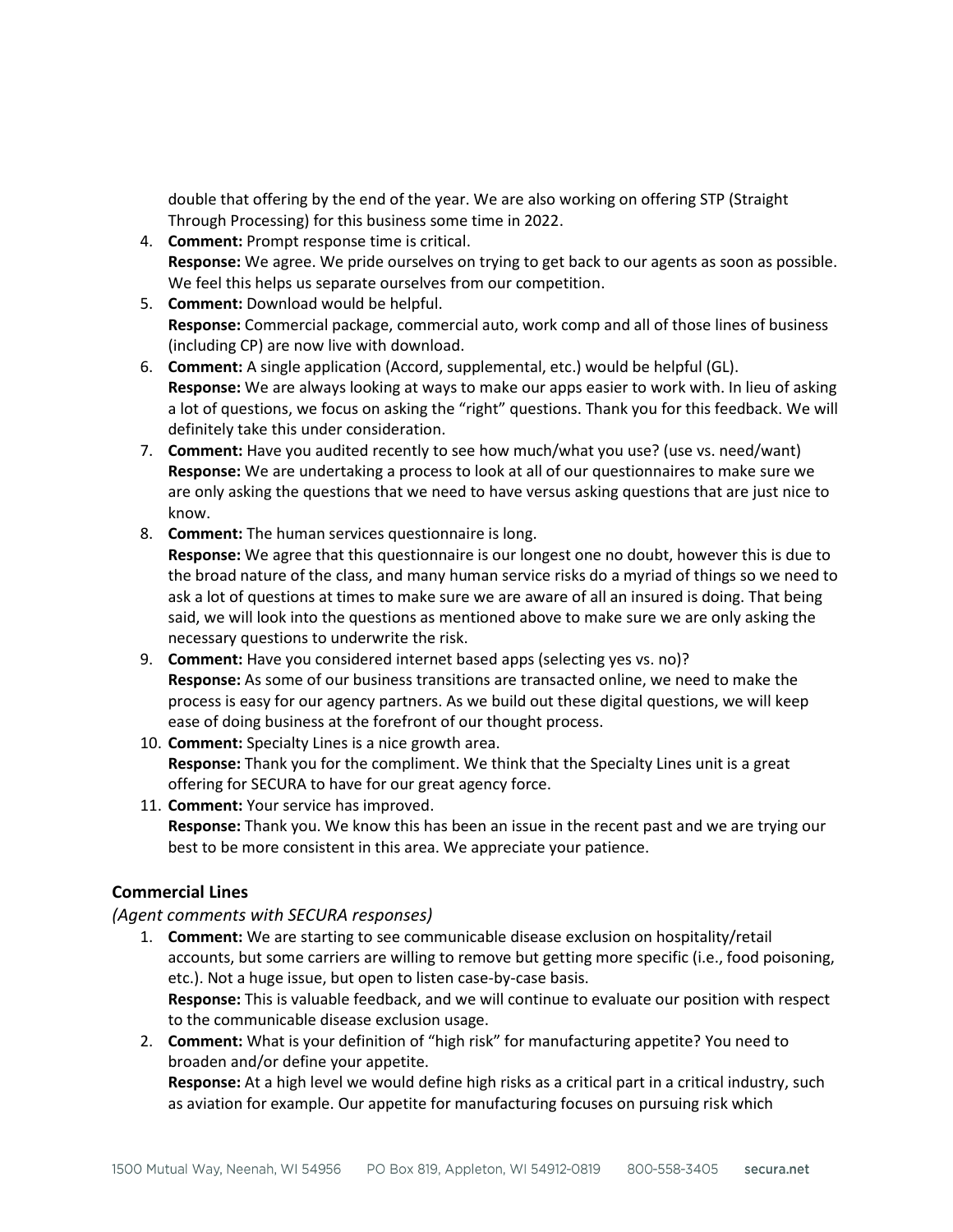manufactures component parts or finished products for others. If you have a specific account to discuss, would like further details on what we deem high risk, or items within our appetite, please reach out to your Commercial Lines underwriter or an individual from Commercial Lines leadership.

- 3. **Comment:** Loss Control is key with manufacturing. **Response:** We have a quality risk manager in Josh Dahl locally in Kentucky, and we will be sure to utilize his availability to assist in providing additional service within the manufacturing space.
- 4. **Comment:** Be willing to listen/entertain best in class for manufacturing. **Response:** Thank you for this comment. We strive to hear the story of an account and will continue to encourage more of this to take place on manufacturing accounts.
- 5. **Comment:** Do you have large property concerns with manufacturing? **Response:** Our property approach for manufacturing would be similar to that of other classes of business and we would evaluate on a risk-by-risk basis, reviewing type of manufacturing, building controls, total insurance to value and additional items.
- 6. **Comment:** Do you have a manufacturing E&O? **Response:** We do have Manufacturing E&O as a coverage option.
- 7. **Comment:** Are you writing Workers' Comp? **Response:** We are writing Work Comp, and we will to continue to expand our footprint.
- 8. **Comment:** We have concerns with mentoring/training with underwriters pulling them away from their desks.

**Response:** We appreciate the feedback and as we utilize underwriters to assist in mentoring new associates we will ensure they have a workload balance.

- 9. **Comment:** Your underwriting seems to be strict/tougher this year. **Response:** Thank you for the feedback. We will work with our underwriter team to ensure we maintain a flexible approach to each account with a willing approach to partner together on risks.
- 10. **Comment:** We enjoy working with Kelly. She does a great job.
- 11. **Comment:** Melissa is great to work with. **Response:** It's great to hear with respect to both underwriters.
- 12. **Comment:** You are consistent and sound. Relationship and consistency is key. **Response:** We are happy to hear our relationship focus and model of consistent underwriting is valued.
- 13. **Comment:** With loss ratio does that mean you're losing opportunities?
	- a. Broaden appetite **Response:** With our growth at +10% and a target for 2022 above 10%, we will continue to challenge ourselves to find more business which fits SECURA, as we partner with our agents.
- 14. **Comment:** Do you offer more than one EPLI product, and what are the requirements/employee counts?

**Response:** We do provide EPLI, with Small Business and Mid-Market Coverage options being available. For additional details regarding EPLI on a specific account, please contact your Commercial Lines underwriter.

15. **Comment:** What are your Service Center plans? Will there be a size of account expectation? It needs to be revenue neutral. Can you choose accounts to be included? One carrier assigns a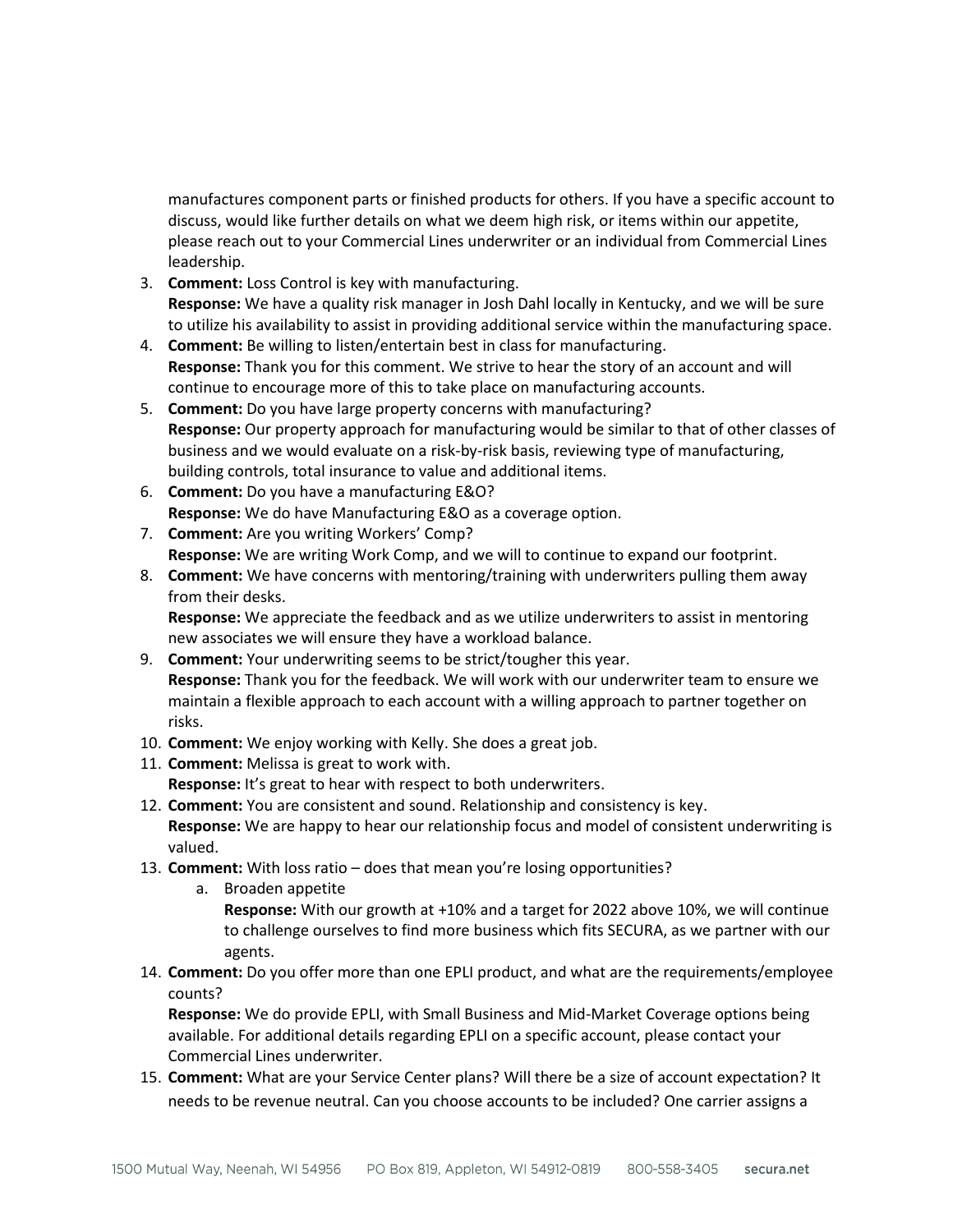specific individual for the agency business, and that seems to work well. Cobranding and effective communication is key. It is difficult without writing Work Comp (all lines or no lines). **Response:** At this time, we are looking to target accounts less than \$10,000 in premium and all Commercial Lines classes except trucking. The agency can pick and choose which accounts they want placed into our service center, and our services would start any time after a new business is written with us. We have not yet made any final decisions about commissions on business placed in the service center. Based on our staffing plans when we launch, we feel the best method of providing fast, efficient service will be to use a pool approach, but are open to reconsidering this model based on the expectations of our agents. We currently have a team dedicated to developing our service center, and we will share more information as we get closer to launching.

- 16. **Comment:** BizLink is a nice system. Please continue to grow/expand. We would like to see Straight Through Processing. **Response:** Thank you. We appreciate the feedback. The good news is that we will be starting down the Straight Through Processing path very soon, with an estimated completion in 2022.
- 17. **Comment:** What have you been doing with regards to commercial rating platforms? **Response:** We will conduct proof of concept in 2022.
- 18. **Comment:** We like that you underwrite instead of strictly using the model. **Response:** We appreciate the feedback, and we will continue to use predictive model as an underwriter tool.

### **Agribusiness Lines**

1. **Comment:** We would like you to expand into Farm. The lack of farm product puts you on bottom of list for Ag.

**Response:** SECURA is excited about state expansion, and we are putting together a team. This group will determine resources, state order, and lines of business. We will share information with our agency partners as the process progresses.

- 2. **Comment:** We don't use SECURA for Ag because you don't write farm in Kentucky. **Response:** Please see our response to comment one.
- 3. **Comment:** There is a significant opportunity with larger farms in Kentucky. **Response:** Thank you for that feedback. We are aware of opportunities in Kentucky. Please see our response in comment number one relating to state expansion plans.

# **Claims**

### *(Agent comments with SECURA responses)*

1. **Comment:** What is your claims comfort level for writing manufacturing? **Response:** From a workers' compensation viewpoint, we are very comfortable writing manufacturing. We like risk in more controlled environments for safety and supervision. Manufacturing also tends to get many benefits from our Nurse Hotline program. From a property/casualty claims viewpoint, we don't have any concerns in our ability to handle these types of claims. There are things to be mindful of when writing manufacturing: cost of defense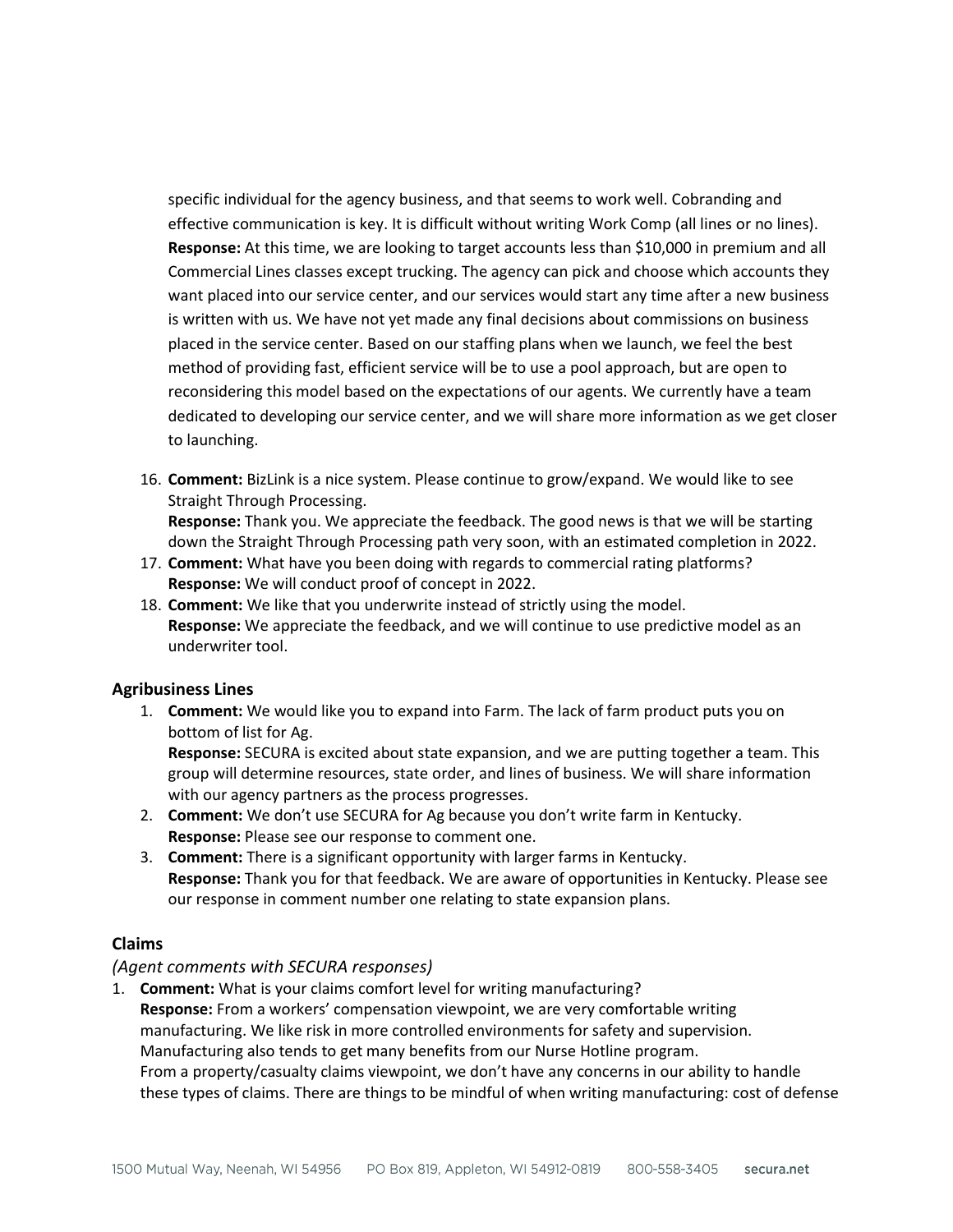can be higher than average bodily injury/property damage claims due to unfamiliar venues and expensive experts. Claims can arise from products manufactured prior to our policy periods. Claims can arise from products manufactured prior to our policy periods.

- 2. **Comment:** All good. **Response:** Thank you for the compliment. It is great to hear that you are not currently experiencing any claims issues.
- 3. **Comment:** Who are the local adjusters? **Response:** Your local property claims adjusters are: Penny Shewmaker, who has been with us 10+ years and lives in Borden, IN and Tony Rogers, who has been with us 3+ years and lives in Louisville, KY. The field property supervisor is Bill Biekes, who has been with us about a year and a half and lives in Indianapolis, IN. If you would like any of them to stop in for an agency visit to meet everyone, please reach out to your sales manager, Lisa Switzer.
- 4. **Comment:** What is the work comp Nurse Hotline usage and expectations? **Response:** Nurse Hotline continues to be an important value added service. We have received 77% of claims in 2021 through the Nurse Hotline. We have also had over 300 telemedicine visits referred through the Nurse Hotline. 44.7% of those telemedicine visits saw the injured worker returned to work without losing time. 38% of callers to our Nurse Hotline return to work without making a claim. Our expectation continues to be that we prefer claims to be called into the Nurse Hotline, unless it is an obvious emergency or a claim for record only.

## **Risk Management**

### *(Agent comments with SECURA responses)*

1. **Comment:** What is your risk management/claims comfort level with those carriers that write higher risk?

**Response:** Excellent question! We continue to look for opportunities to increase our knowledge and experience level with all types of risk, and we do this through individualized and team training. We are well positioned to handle any type of risks that underwriting wishes to consider.

- 2. **Comment:** Josh does a great job on front end, but is he spread too thin? **Response:** Thanks for the nice comment on Josh, we thinks he does a great job too! As far as being spread too thin, the RM management team regularly reviews workloads and recommends use of our vendor or other risk managers if assistance is needed. We also do reviews on when the best time to add another risk manager to a territory.
- 3. **Comment:** Was there a telematics pilot? **Response:** There was, quite a while ago. While we feel strongly that this is a great tool for insurers, we determined they didn't want their insurance company running their program for them.
- 4. **Comment:** Your on demand materials and training are good. **Response:** Thanks very much. We strive to give you and your insureds access to the best materials to enhance their risk posture.
- 5. **Comment:** It seems like ISO inspects after Risk Management visits this doesn't happen with any other carrier.

**Response:** It is very difficult for SECURA RMCs to coordinate visits with ISO inspectors. ISO only visits properties both when a risk is bound and when there are no specific property rates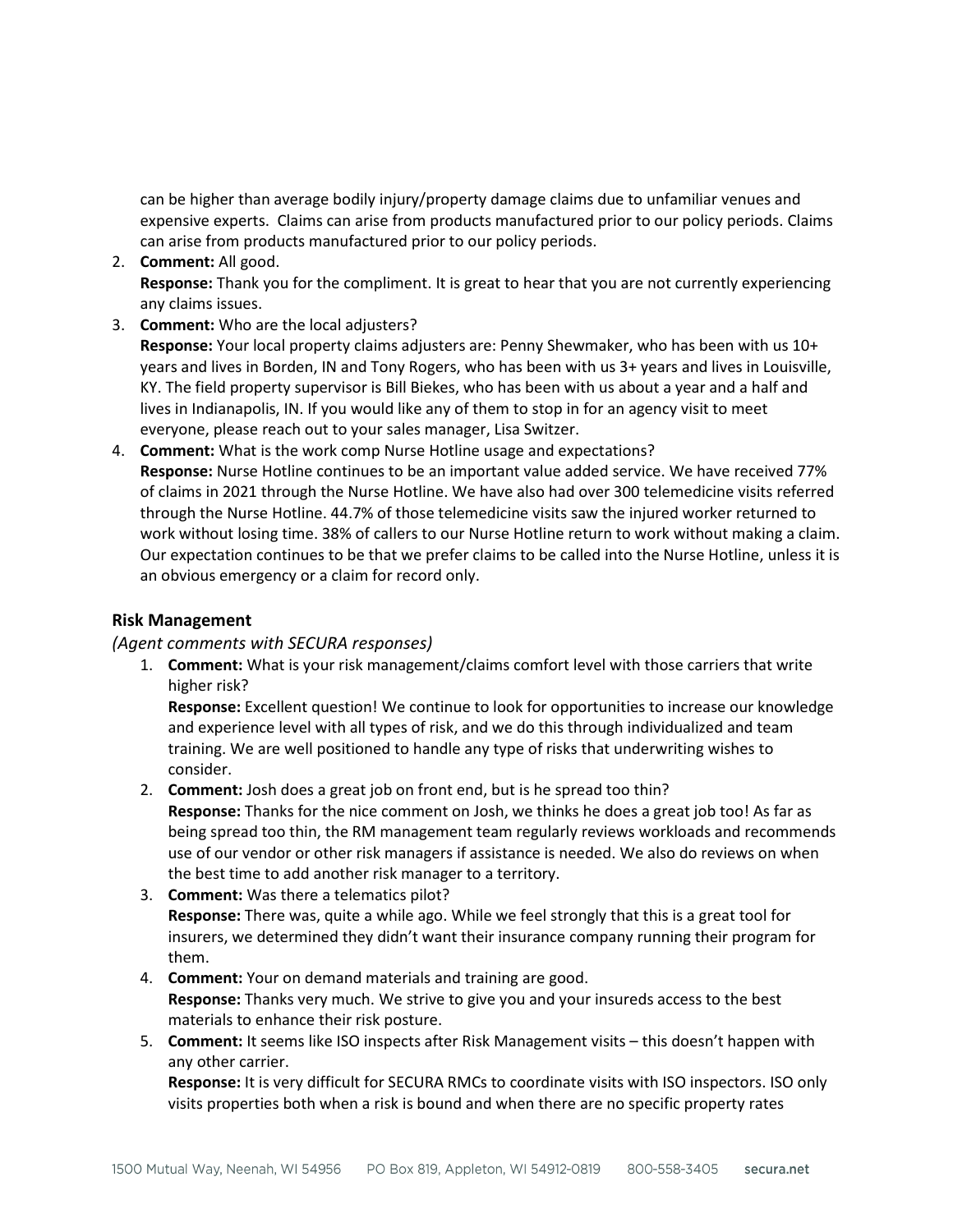available or the rates are deemed out of date. Thank you for this feedback, we will relook at the timing of these visits.

## **Miscellaneous**

## *(Agent comments with SECURA responses)*

1. **Comment:** What are your plans for state expansion? We would like Tennessee, West Virginia, or Ohio (TN ranked first/top).

**Response:** It is our desire to enter more states in the very near future. We just launched Pennsylvania with Specialty Lines, and we will be following with Commercial Lines in 2022. We are working on identifying our next state as we research the best opportunities and fit for SECURA and our agency partners.

- **2. Comment:** AgentLink is functional and more user friendly than other carriers. **Response:** Thank you for this feedback. Our goal is to make AgentLink easy for you to navigate so you can quickly find the information and resources you need.
- 3. **Comment:** Your sell sheets are very good. **Response:** Thank you! We strive to provide a variety of materials that are easy for you to download, order, and use with your clients. You can access them via the Sales Resource Center in AgentLink.
- 4. **Comment:** Relationships are key. We encourage you to continue underwriting and claims visits. **Response:** Thank you! We agree visibility is key for establishing and maintaining our relationships. Our plan is to continue asking/allowing our associates to travel in their territories for this reason.
- 5. **Comment:** We don't see the need for an insured portal for Commercial Lines (more Personal Lines driven).

**Response:** Thank you for this feedback. Personal Lines is our initial focus with our project to refresh mySECURA, our policyholder website. We are exploring expanding functionality to other business units in future phases of this project.

- 6. **Comment:** Your training/Signature Service is fantastic. What else do you offer? **Response:** I'm excited to hear that our Signature Service program was well received. Here are some additional things that the SECURA Academy team has to offer:
	- Commercial Lines Essentials Sales Path a web-based, 12-week series that is hosted each year.
	- Commercial Lines Essentials Service Path a web-based, 9-week series that is hosted each year.
	- Classes in your state Please watch for our monthly calendar of events email, check out AgentLink, or speak with your sales manager to learn more
	- Live Webinars (also get CE credit) a variety of topics
		- o [https://secura-academy.adobeconnect.com/admin/show-event-catalog?folder](https://secura-academy.adobeconnect.com/admin/show-event-catalog?folder-id=1082995370)[id=1082995370](https://secura-academy.adobeconnect.com/admin/show-event-catalog?folder-id=1082995370)
	- Learning Library (no CE) a library of videos on a variety of topics
		- o [https://secura-academy.adobeconnect.com/admin/show-event-catalog?folder](https://secura-academy.adobeconnect.com/admin/show-event-catalog?folder-id=1082995386)[id=1082995386](https://secura-academy.adobeconnect.com/admin/show-event-catalog?folder-id=1082995386)